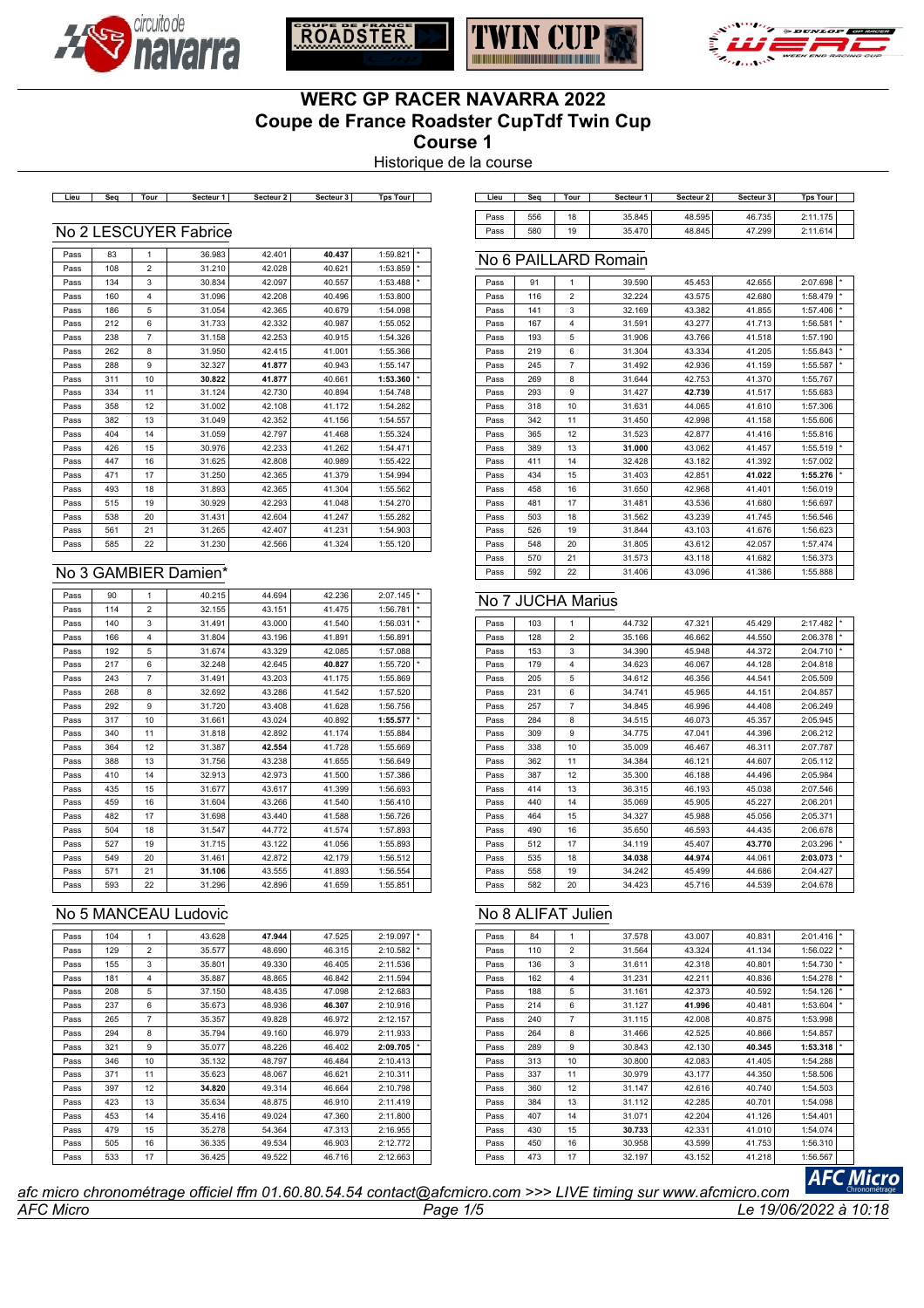







Historique de la course

#### **Lieu Seq Tour Secteur 1 Secteur 2 Secteur 3 Tps Tour Lieu Seq Tour Secteur 1 Secteur 2 Secteur 3 Tps Tour**

#### No 8 ALIFAT Julien

| Pass | 496 | 18 | 31.309 | 42.679 | 41.009 | 1:54.997 |  |
|------|-----|----|--------|--------|--------|----------|--|
| Pass | 518 | 19 | 31.850 | 43.076 | 41.081 | 1:56.007 |  |
| Pass | 540 | 20 | 31.462 | 43.280 | 41.517 | 1:56.259 |  |
| Pass | 563 | 21 | 31.917 | 43.128 | 41.895 | 1:56.940 |  |
| Pass | 586 | 22 | 31.686 | 43.475 | 41.810 | 1:56.971 |  |

### No 9 BLANCHE Fabrice

| Pass | 89  | $\mathbf{1}$   | 39.899 | 44.448 | 42.424 | 2:06.771 | $\star$ |
|------|-----|----------------|--------|--------|--------|----------|---------|
| Pass | 113 | $\overline{2}$ | 31.323 | 42.885 | 41.737 | 1:55.945 | $\star$ |
| Pass | 139 | 3              | 31.572 | 43.475 | 41.762 | 1:56.809 |         |
| Pass | 165 | 4              | 31.888 | 43.215 | 41.580 | 1:56.683 |         |
| Pass | 191 | 5              | 31.622 | 43.778 | 42.187 | 1:57.587 |         |
| Pass | 218 | 6              | 31.824 | 43.641 | 41.684 | 1:57.149 |         |
| Pass | 244 | $\overline{7}$ | 31.706 | 43.338 | 41.803 | 1:56.847 |         |
| Pass | 270 | 8              | 32.132 | 43.885 | 41.913 | 1:57.930 |         |
| Pass | 295 | 9              | 31.815 | 43.228 | 41.760 | 1:56.803 |         |
| Pass | 319 | 10             | 32.100 | 43.497 | 41.840 | 1:57.437 |         |
| Pass | 343 | 11             | 31.798 | 43.488 | 41.849 | 1:57.135 |         |
| Pass | 367 | 12             | 32.102 | 43.453 | 42.186 | 1:57.741 |         |
| Pass | 391 | 13             | 32.413 | 43.543 | 41.869 | 1:57.825 |         |
| Pass | 415 | 14             | 32.007 | 43.151 | 41.738 | 1:56.896 |         |
| Pass | 437 | 15             | 31.919 | 43.138 | 41.426 | 1:56.483 |         |
| Pass | 461 | 16             | 31.793 | 43.619 | 42.014 | 1:57.426 |         |
| Pass | 485 | 17             | 31.805 | 43.409 | 42.175 | 1:57.389 |         |
| Pass | 507 | 18             | 32.113 | 43.481 | 41.990 | 1:57.584 |         |
| Pass | 529 | 19             | 32.292 | 43.770 | 42.014 | 1:58.076 |         |
| Pass | 552 | 20             | 32.368 | 43.246 | 41.719 | 1:57.333 |         |
| Pass | 575 | 21             | 31.943 | 42.832 | 42.290 | 1:57.065 |         |
| Pass | 598 | 22             | 32.133 | 42.872 | 41.819 | 1:56.824 |         |

### No 15 BESSE Dimitri

| Pass | 102 | 1              | 44.314 | 47.413 | 45.342 | 2:17.069 | $\star$ |
|------|-----|----------------|--------|--------|--------|----------|---------|
| Pass | 127 | $\overline{2}$ | 35.375 | 46.498 | 44.839 | 2:06.712 | $\star$ |
| Pass | 154 | 3              | 35.587 | 45.744 | 44.449 | 2:05.780 | $\star$ |
| Pass | 180 | 4              | 35.076 | 45.596 | 44.436 | 2:05.108 | $\star$ |
| Pass | 206 | 5              | 34.925 | 45.671 | 44.267 | 2:04.863 |         |
| Pass | 232 | 6              | 34.522 | 45.858 | 44.521 | 2:04.901 |         |
| Pass | 258 | $\overline{7}$ | 35.486 | 46.018 | 44.421 | 2:05.925 |         |
| Pass | 285 | 8              | 34.731 | 46.085 | 45.264 | 2:06.080 |         |
| Pass | 310 | 9              | 34.766 | 46.849 | 44.545 | 2:06.160 |         |
| Pass | 336 | 10             | 35.110 | 46.506 | 44.501 | 2:06.117 |         |
| Pass | 361 | 11             | 35.070 | 46.215 | 44.774 | 2:06.059 |         |
| Pass | 386 | 12             | 35.301 | 45.956 | 44.887 | 2:06.144 |         |
| Pass | 413 | 13             | 35.884 | 46.537 | 44.492 | 2:06.913 |         |
| Pass | 439 | 14             | 35.312 | 45.973 | 44.444 | 2:05.729 |         |
| Pass | 463 | 15             | 35.320 | 45.924 | 44.794 | 2:06.038 |         |
| Pass | 489 | 16             | 36.033 | 46.489 | 44.545 | 2:07.067 |         |
| Pass | 513 | 17             | 35.495 | 45.077 | 44.084 | 2:04.656 |         |
| Pass | 536 | 18             | 34.202 | 44.625 | 43.705 | 2:02.532 |         |
| Pass | 559 | 19             | 33.975 | 45.894 | 44.435 | 2:04.304 |         |
| Pass | 583 | 20             | 34.626 | 45.459 | 44.890 | 2:04.975 |         |

## No 17 DEJEUX Cédric

| Pass | 97  |   | 41.190 | 46.371 | 44.924 | 2:12.485 |  |
|------|-----|---|--------|--------|--------|----------|--|
| Pass | 123 | 2 | 33.374 | 45.798 | 44.897 | 2:04.069 |  |
| Pass | 151 | 3 | 33.651 | 45.295 | 44.982 | 2:03.928 |  |
| Pass | 177 |   | 33.118 | 45.267 | 44.695 | 2:03.080 |  |
| Pass | 204 | 5 | 33.984 | 45.763 | 44.796 | 2:04.543 |  |
| Pass | 230 | 6 | 33.595 | 45.032 | 44.720 | 2:03.347 |  |
| Pass | 255 |   | 33.151 | 44.737 | 44.518 | 2:02.406 |  |

| Lieu | Seq | Tour | Secteur 1 | Secteur 2 | Secteur 3 | <b>Tps Tour</b> |    |
|------|-----|------|-----------|-----------|-----------|-----------------|----|
|      |     |      |           |           |           |                 |    |
| Pass | 280 | 8    | 33.354    | 45.160    | 44.316    | 2:02.830        |    |
| Pass | 305 | 9    | 33.377    | 44.688    | 44.442    | 2:02.507        |    |
| Pass | 332 | 10   | 33.243    | 44.684    | 44.451    | 2:02.378        |    |
| Pass | 355 | 11   | 33.351    | 44.929    | 44.048    | 2:02.328        | ÷. |
| Pass | 380 | 12   | 33.201    | 44.765    | 44.244    | 2:02.210        | ×  |
| Pass | 405 | 13   | 33.072    | 44.709    | 44.302    | 2:02.083        | ×  |
| Pass | 431 | 14   | 33.057    | 44.573    | 44.105    | 2:01.735        | ×  |
| Pass | 455 | 15   | 33.114    | 45.083    | 44.303    | 2:02.500        |    |
| Pass | 478 | 16   | 33.553    | 44.776    | 44.194    | 2:02.523        |    |
| Pass | 501 | 17   | 33.424    | 44.883    | 43.949    | 2:02.256        |    |
| Pass | 525 | 18   | 33.490    | 45.043    | 43.788    | 2:02.321        |    |
| Pass | 550 | 19   | 33.236    | 44.656    | 44.145    | 2:02.037        |    |
| Pass | 573 | 20   | 33.042    | 44.515    | 43.819    | 2:01.376        | ÷. |
| Pass | 596 | 21   | 32.975    | 44.222    | 43.834    | 2:01.031        | ×  |

### No 21 COULON Pierre

| ÷.<br>80<br>$\mathbf{1}$<br>35.354<br>41.976<br>40.310<br>1:57.640<br>Pass<br>41.235<br>$\overline{2}$<br>30.095<br>40.659<br>1:51.989<br>105<br>Pass<br>1:51.347<br>3<br>30.148<br>41.201<br>39.998<br>131<br>Pass<br>41.588<br>157<br>4<br>29.903<br>40.470<br>1:51.961<br>Pass<br>30.063<br>41.524<br>40.253<br>1:51.840<br>183<br>5<br>Pass<br>41.251<br>40.365<br>209<br>29.932<br>1:51.548<br>6<br>Pass<br>$\overline{7}$<br>41.959<br>234<br>30.080<br>40.731<br>1:52.770<br>Pass<br>8<br>40.119<br>1:52.768<br>31.040<br>41.609<br>259<br>Pass<br>30.166<br>41.577<br>40.681<br>1:52.424<br>282<br>9<br>Pass<br>41.433<br>40.286<br>1:51.515<br>306<br>10<br>29.796<br>Pass<br>30.087<br>41.857<br>40.508<br>1:52.452<br>330<br>11<br>Pass<br>42.194<br>40.180<br>1:52.526<br>350<br>12<br>30.152<br>Pass<br>29.479<br>41.421<br>40.084<br>1:50.984<br>372<br>13<br>Pass<br>395<br>29.714<br>41.626<br>40.184<br>1:51.524<br>14<br>Pass<br>29.885<br>41.299<br>417<br>15<br>40.014<br>1:51.198<br>Pass<br>41.227<br>39.934<br>29.785<br>1:50.946<br>Pass<br>441<br>16<br>40.234<br>29.992<br>41.456<br>1:51.682<br>465<br>17<br>Pass<br>30.354<br>42.202<br>18<br>40.824<br>1:53.380<br>487<br>Pass<br>41.791<br>31.024<br>40.615<br>1:53.430<br>510<br>19<br>Pass<br>532<br>30.537<br>41.940<br>40.829<br>1:53.306<br>20<br>Pass<br>31.272<br>42.410<br>40.825<br>1:54.507<br>553<br>21<br>Pass<br>22<br>31.317<br>1:55.413<br>576<br>42.540<br>41.556<br>Pass |  |  |  |              |
|-------------------------------------------------------------------------------------------------------------------------------------------------------------------------------------------------------------------------------------------------------------------------------------------------------------------------------------------------------------------------------------------------------------------------------------------------------------------------------------------------------------------------------------------------------------------------------------------------------------------------------------------------------------------------------------------------------------------------------------------------------------------------------------------------------------------------------------------------------------------------------------------------------------------------------------------------------------------------------------------------------------------------------------------------------------------------------------------------------------------------------------------------------------------------------------------------------------------------------------------------------------------------------------------------------------------------------------------------------------------------------------------------------------------------------------------------------------------------|--|--|--|--------------|
|                                                                                                                                                                                                                                                                                                                                                                                                                                                                                                                                                                                                                                                                                                                                                                                                                                                                                                                                                                                                                                                                                                                                                                                                                                                                                                                                                                                                                                                                         |  |  |  |              |
|                                                                                                                                                                                                                                                                                                                                                                                                                                                                                                                                                                                                                                                                                                                                                                                                                                                                                                                                                                                                                                                                                                                                                                                                                                                                                                                                                                                                                                                                         |  |  |  | $\star\star$ |
|                                                                                                                                                                                                                                                                                                                                                                                                                                                                                                                                                                                                                                                                                                                                                                                                                                                                                                                                                                                                                                                                                                                                                                                                                                                                                                                                                                                                                                                                         |  |  |  | $\star\star$ |
|                                                                                                                                                                                                                                                                                                                                                                                                                                                                                                                                                                                                                                                                                                                                                                                                                                                                                                                                                                                                                                                                                                                                                                                                                                                                                                                                                                                                                                                                         |  |  |  |              |
|                                                                                                                                                                                                                                                                                                                                                                                                                                                                                                                                                                                                                                                                                                                                                                                                                                                                                                                                                                                                                                                                                                                                                                                                                                                                                                                                                                                                                                                                         |  |  |  |              |
|                                                                                                                                                                                                                                                                                                                                                                                                                                                                                                                                                                                                                                                                                                                                                                                                                                                                                                                                                                                                                                                                                                                                                                                                                                                                                                                                                                                                                                                                         |  |  |  |              |
|                                                                                                                                                                                                                                                                                                                                                                                                                                                                                                                                                                                                                                                                                                                                                                                                                                                                                                                                                                                                                                                                                                                                                                                                                                                                                                                                                                                                                                                                         |  |  |  |              |
|                                                                                                                                                                                                                                                                                                                                                                                                                                                                                                                                                                                                                                                                                                                                                                                                                                                                                                                                                                                                                                                                                                                                                                                                                                                                                                                                                                                                                                                                         |  |  |  |              |
|                                                                                                                                                                                                                                                                                                                                                                                                                                                                                                                                                                                                                                                                                                                                                                                                                                                                                                                                                                                                                                                                                                                                                                                                                                                                                                                                                                                                                                                                         |  |  |  |              |
|                                                                                                                                                                                                                                                                                                                                                                                                                                                                                                                                                                                                                                                                                                                                                                                                                                                                                                                                                                                                                                                                                                                                                                                                                                                                                                                                                                                                                                                                         |  |  |  |              |
|                                                                                                                                                                                                                                                                                                                                                                                                                                                                                                                                                                                                                                                                                                                                                                                                                                                                                                                                                                                                                                                                                                                                                                                                                                                                                                                                                                                                                                                                         |  |  |  |              |
|                                                                                                                                                                                                                                                                                                                                                                                                                                                                                                                                                                                                                                                                                                                                                                                                                                                                                                                                                                                                                                                                                                                                                                                                                                                                                                                                                                                                                                                                         |  |  |  |              |
|                                                                                                                                                                                                                                                                                                                                                                                                                                                                                                                                                                                                                                                                                                                                                                                                                                                                                                                                                                                                                                                                                                                                                                                                                                                                                                                                                                                                                                                                         |  |  |  | $\star\star$ |
|                                                                                                                                                                                                                                                                                                                                                                                                                                                                                                                                                                                                                                                                                                                                                                                                                                                                                                                                                                                                                                                                                                                                                                                                                                                                                                                                                                                                                                                                         |  |  |  |              |
|                                                                                                                                                                                                                                                                                                                                                                                                                                                                                                                                                                                                                                                                                                                                                                                                                                                                                                                                                                                                                                                                                                                                                                                                                                                                                                                                                                                                                                                                         |  |  |  |              |
|                                                                                                                                                                                                                                                                                                                                                                                                                                                                                                                                                                                                                                                                                                                                                                                                                                                                                                                                                                                                                                                                                                                                                                                                                                                                                                                                                                                                                                                                         |  |  |  | $\star\star$ |
|                                                                                                                                                                                                                                                                                                                                                                                                                                                                                                                                                                                                                                                                                                                                                                                                                                                                                                                                                                                                                                                                                                                                                                                                                                                                                                                                                                                                                                                                         |  |  |  |              |
|                                                                                                                                                                                                                                                                                                                                                                                                                                                                                                                                                                                                                                                                                                                                                                                                                                                                                                                                                                                                                                                                                                                                                                                                                                                                                                                                                                                                                                                                         |  |  |  |              |
|                                                                                                                                                                                                                                                                                                                                                                                                                                                                                                                                                                                                                                                                                                                                                                                                                                                                                                                                                                                                                                                                                                                                                                                                                                                                                                                                                                                                                                                                         |  |  |  |              |
|                                                                                                                                                                                                                                                                                                                                                                                                                                                                                                                                                                                                                                                                                                                                                                                                                                                                                                                                                                                                                                                                                                                                                                                                                                                                                                                                                                                                                                                                         |  |  |  |              |
|                                                                                                                                                                                                                                                                                                                                                                                                                                                                                                                                                                                                                                                                                                                                                                                                                                                                                                                                                                                                                                                                                                                                                                                                                                                                                                                                                                                                                                                                         |  |  |  |              |
|                                                                                                                                                                                                                                                                                                                                                                                                                                                                                                                                                                                                                                                                                                                                                                                                                                                                                                                                                                                                                                                                                                                                                                                                                                                                                                                                                                                                                                                                         |  |  |  |              |

### No 23 PICAUX Pascal

| Pass | 85  | 1              | 38.051 | 43.155 | 41.103 | 2:02.309 | ÷  |
|------|-----|----------------|--------|--------|--------|----------|----|
| Pass | 109 | $\overline{2}$ | 30.904 | 42.213 | 41.284 | 1:54.401 | ×  |
| Pass | 135 | 3              | 30.718 | 42.144 | 40.913 | 1:53.775 | ÷  |
| Pass | 161 | 4              | 31.216 | 42.451 | 41.103 | 1:54.770 |    |
| Pass | 187 | 5              | 30.691 | 42.130 | 41.157 | 1:53.978 |    |
| Pass | 213 | 6              | 30.723 | 42.267 | 40.824 | 1:53.814 |    |
| Pass | 239 | $\overline{7}$ | 30.544 | 42.015 | 41.128 | 1:53.687 | ÷. |
| Pass | 263 | 8              | 30.835 | 42.288 | 40.939 | 1:54.062 |    |
| Pass | 287 | 9              | 30.823 | 42.056 | 40.976 | 1:53.855 |    |
| Pass | 312 | 10             | 30.731 | 42.690 | 41.246 | 1:54.667 |    |
| Pass | 335 | 11             | 30.972 | 43.107 | 41.507 | 1:55.586 |    |
| Pass | 359 | 12             | 31.030 | 42.004 | 40.888 | 1:53.922 |    |
| Pass | 383 | 13             | 31.054 | 43.374 | 41.180 | 1:55.608 |    |
| Pass | 406 | 14             | 30.812 | 42.209 | 40.965 | 1:53.986 |    |
| Pass | 428 | 15             | 31.009 | 42.745 | 41.480 | 1:55.234 |    |
| Pass | 448 | 16             | 30.807 | 42.819 | 41.591 | 1:55.217 |    |
| Pass | 472 | 17             | 32.337 | 43.014 | 41.484 | 1:56.835 |    |
| Pass | 494 | 18             | 30.741 | 42.251 | 41.306 | 1:54.298 |    |
| Pass | 516 | 19             | 30.560 | 42.128 | 41.769 | 1:54.457 |    |
| Pass | 539 | 20             | 30.992 | 42.378 | 41.323 | 1:54.693 |    |
| Pass | 562 | 21             | 30.794 | 42.585 | 41.443 | 1:54.822 |    |
| Pass | 584 | 22             | 30.474 | 41.951 | 40.853 | 1:53.278 |    |

*AFC Micro Page 2/5 Le 19/06/2022 à 10:18 afc micro chronométrage officiel ffm 01.60.80.54.54 contact@afcmicro.com >>> LIVE timing sur www.afcmicro.com*

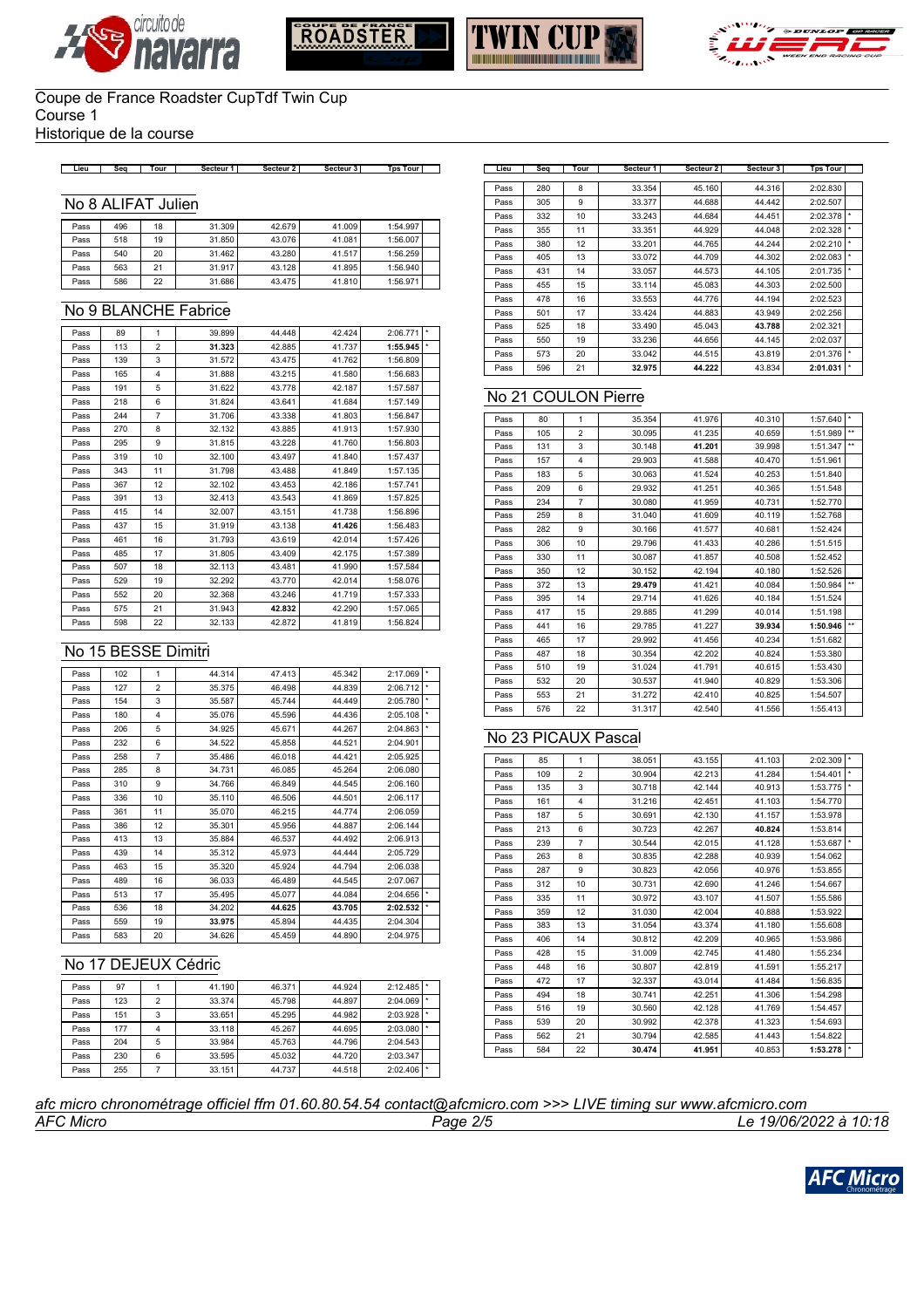







Historique de la course

**Lieu Seq Tour Secteur 1 Secteur 2 Secteur 3 Tps Tour Lieu Seq Tour Secteur 1 Secteur 2 Secteur 3 Tps Tour**

### No 24 AGUETTAZ Nicolas

| Pass | 94  | 1                       | 41.170 | 45.871 | 43.504 | 2:10.545 | $\star$ |
|------|-----|-------------------------|--------|--------|--------|----------|---------|
| Pass | 120 | $\overline{2}$          | 33.116 | 44.670 | 43.681 | 2:01.467 | $\star$ |
| Pass | 146 | 3                       | 32.713 | 44.528 | 43.910 | 2:01.151 | $\star$ |
| Pass | 172 | $\overline{\mathbf{4}}$ | 33.206 | 44.849 | 43.659 | 2:01.714 |         |
| Pass | 198 | 5                       | 33.009 | 44.869 | 43.861 | 2:01.739 |         |
| Pass | 224 | 6                       | 33.572 | 44.861 | 43.643 | 2:02.076 |         |
| Pass | 249 | $\overline{7}$          | 33.320 | 45.015 | 43.449 | 2:01.784 |         |
| Pass | 274 | 8                       | 33.198 | 44.609 | 43.414 | 2:01.221 |         |
| Pass | 299 | 9                       | 33.263 | 44.457 | 43.375 | 2:01.095 | $\star$ |
| Pass | 324 | 10                      | 33.087 | 44.975 | 43.452 | 2:01.514 |         |
| Pass | 348 | 11                      | 33.416 | 44.423 | 43.218 | 2:01.057 | $\star$ |
| Pass | 374 | 12                      | 33.635 | 44.498 | 43.129 | 2:01.262 |         |
| Pass | 398 | 13                      | 33.130 | 44.110 | 42.998 | 2:00.238 |         |
| Pass | 421 | 14                      | 33.256 | 44.492 | 43.418 | 2:01.166 |         |
| Pass | 446 | 15                      | 33.249 | 44.802 | 43.441 | 2:01.492 |         |
| Pass | 470 | 16                      | 33,408 | 44.749 | 43.267 | 2:01.424 |         |
| Pass | 495 | 17                      | 33.687 | 44.854 | 43.002 | 2:01.543 |         |
| Pass | 519 | 18                      | 33.193 | 44.562 | 43.472 | 2:01.227 |         |
| Pass | 542 | 19                      | 33.762 | 44.990 | 43.733 | 2:02.485 |         |
| Pass | 565 | 20                      | 33.845 | 45.364 | 43.826 | 2:03.035 |         |
| Pass | 588 | 21                      | 33.353 | 44.927 | 44.332 | 2:02.612 |         |

### No 25 BOUCHARD Thierry\*

| Pass | 96  | 1              | 42.081 | 46.080 | 43.893 | 2:12.054 | $\star$ |
|------|-----|----------------|--------|--------|--------|----------|---------|
| Pass | 121 | $\overline{2}$ | 32.658 | 45.442 | 43.834 | 2:01.934 | $\star$ |
| Pass | 147 | 3              | 32.906 | 46.189 | 43.899 | 2:02.994 |         |
| Pass | 173 | $\overline{4}$ | 33.447 | 46.106 | 43.999 | 2:03.552 |         |
| Pass | 199 | 5              | 32.949 | 45.694 | 43.854 | 2:02.497 |         |
| Pass | 225 | 6              | 33.427 | 46.207 | 43.536 | 2:03.170 |         |
| Pass | 250 | $\overline{7}$ | 32.992 | 45.528 | 43.962 | 2:02.482 |         |
| Pass | 276 | 8              | 33.188 | 45.679 | 43.722 | 2:02.589 |         |
| Pass | 301 | 9              | 32.850 | 45.256 | 43.234 | 2:01.340 | $\star$ |
| Pass | 326 | 10             | 33.173 | 45.465 | 43.056 | 2:01.694 |         |
| Pass | 352 | 11             | 33.165 | 45.551 | 43.032 | 2:01.748 |         |
| Pass | 376 | 12             | 33.711 | 45.256 | 43.123 | 2:02.090 |         |
| Pass | 400 | 13             | 32.912 | 45.350 | 43.064 | 2:01.326 |         |
| Pass | 424 | 14             | 32.626 | 44.932 | 43.452 | 2:01.010 | $\star$ |
| Pass | 449 | 15             | 32.637 | 45.628 | 42.906 | 2:01.171 |         |
| Pass | 474 | 16             | 32.646 | 44.732 | 43.420 | 2:00.798 |         |
| Pass | 497 | 17             | 32.522 | 44.832 | 43.442 | 2:00.796 |         |
| Pass | 520 | 18             | 32.957 | 45.092 | 43.598 | 2:01.647 |         |
| Pass | 543 | 19             | 33.434 | 45.552 | 43.165 | 2:02.151 |         |
| Pass | 567 | 20             | 33.157 | 45.137 | 43.518 | 2:01.812 |         |
| Pass | 590 | 21             | 32.591 | 45.252 | 43.640 | 2:01.483 |         |

#### No 27 CHAUMONT Pascal

| Pass | 81  | 1              | 35.813 | 42.044 | 40.446 | 1:58.303 |         |
|------|-----|----------------|--------|--------|--------|----------|---------|
| Pass | 107 | $\overline{2}$ | 31,009 | 41.545 | 39.998 | 1:52.552 | $\star$ |
| Pass | 133 | 3              | 30.261 | 41.475 | 40.121 | 1:51.857 |         |
| Pass | 159 | $\overline{4}$ | 30.200 | 41.604 | 40.383 | 1:52.187 |         |
| Pass | 185 | 5              | 30.382 | 41.745 | 40.335 | 1:52.462 |         |
| Pass | 211 | 6              | 30.504 | 41.676 | 40.539 | 1:52.719 |         |
| Pass | 236 | $\overline{7}$ | 30.818 | 42.178 | 40.849 | 1:53.845 |         |
| Pass | 261 | 8              | 30.618 | 42.295 | 40.824 | 1:53.737 |         |
| Pass | 286 | 9              | 30.740 | 42.010 | 40.715 | 1:53.465 |         |
| Pass | 308 | 10             | 31.002 | 43.627 | 40.827 | 1:55.456 |         |
| Pass | 333 | 11             | 31.276 | 42.343 | 41.022 | 1:54.641 |         |
| Pass | 357 | 12             | 30.875 | 42.389 | 41.350 | 1:54.614 |         |
| Pass | 379 | 13             | 32.015 | 42.785 | 40.926 | 1:55.726 |         |
| Pass | 399 | 14             | 31.421 | 43.761 | 41.211 | 1:56.393 |         |
| Pass | 422 | 15             | 31.279 | 42.434 | 40.891 | 1:54.604 |         |

| Lieu | Sea | Tour | Secteur 1 | Secteur 2 | Secteur 3 | <b>Tps Tour</b> |  |
|------|-----|------|-----------|-----------|-----------|-----------------|--|
|      |     |      |           |           |           |                 |  |
| Pass | 445 | 16   | 30.931    | 43.090    | 40.967    | 1:54.988        |  |
| Pass | 469 | 17   | 30.992    | 42.598    | 41.101    | 1:54.691        |  |
| Pass | 491 | 18   | 31.139    | 43.085    | 41.505    | 1:55.729        |  |
| Pass | 514 | 19   | 31.393    | 42.914    | 41.387    | 1:55.694        |  |
| Pass | 537 | 20   | 32.047    | 43.225    | 41.758    | 1:57.030        |  |
| Pass | 560 | 21   | 31.744    | 42.990    | 41.549    | 1:56.283        |  |
| Pass | 581 | 22   | 30.680    | 42.047    | 41.498    | 1:54.225        |  |

#### No 40 FILAIRE Marc

| Pass | 93  | $\mathbf{1}$            | 40.508 | 44.846 | 43.406 | 2:08.760 | ×       |
|------|-----|-------------------------|--------|--------|--------|----------|---------|
| Pass | 118 | $\overline{2}$          | 31.890 | 43.445 | 42.979 | 1:58.314 | ×       |
| Pass | 144 | 3                       | 31.772 | 43.982 | 43.063 | 1:58.817 |         |
| Pass | 169 | $\overline{\mathbf{4}}$ | 32.122 | 43.906 | 41.558 | 1:57.586 | ÷       |
| Pass | 195 | 5                       | 31.405 | 43.671 | 42.000 | 1:57.076 | $\star$ |
| Pass | 221 | 6                       | 31.344 | 43.150 | 41.971 | 1:56.465 | $\star$ |
| Pass | 246 | $\overline{7}$          | 32.144 | 43.627 | 41.475 | 1:57.246 |         |
| Pass | 271 | 8                       | 31.461 | 42.768 | 41.809 | 1:56.038 | $\star$ |
| Pass | 296 | 9                       | 31.644 | 42.880 | 41.900 | 1:56.424 |         |
| Pass | 320 | 10                      | 31.488 | 43.059 | 41.365 | 1:55.912 | ×       |
| Pass | 344 | 11                      | 31.705 | 42.962 | 41.784 | 1:56.451 |         |
| Pass | 368 | 12                      | 31.515 | 43.312 | 41.993 | 1:56.820 |         |
| Pass | 392 | 13                      | 31.693 | 43.756 | 42.300 | 1:57.749 |         |
| Pass | 416 | 14                      | 31.360 | 43.116 | 41.744 | 1:56.220 |         |
| Pass | 438 | 15                      | 32.530 | 42.828 | 41.447 | 1:56.805 |         |
| Pass | 462 | 16                      | 31.422 | 43.709 | 42.966 | 1:58.097 |         |
| Pass | 486 | 17                      | 32.476 | 44.790 | 42.675 | 1:59.941 |         |
| Pass | 509 | 18                      | 32.387 | 43.814 | 42.723 | 1:58.924 |         |
| Pass | 530 | 19                      | 32.828 | 44.677 | 43.611 | 2:01.116 |         |
| Pass | 554 | 20                      | 33.924 | 45.373 | 42.799 | 2:02.096 |         |
| Pass | 577 | 21                      | 32.916 | 44.363 | 42.894 | 2:00.173 |         |

## No 49 BALLAIS Julien

| Pass | 79  | 1                       | 35.275 | 41.756 | 40.095 | 1:57.126 | $\star\star$ |
|------|-----|-------------------------|--------|--------|--------|----------|--------------|
| Pass | 106 | $\overline{2}$          | 31.210 | 41.138 | 40.408 | 1:52.756 | ÷            |
| Pass | 132 | 3                       | 30.415 | 41.140 | 39.798 | 1:51.353 | $\star$      |
| Pass | 158 | $\overline{\mathbf{4}}$ | 30.303 | 41.314 | 40.277 | 1:51.894 |              |
| Pass | 184 | 5                       | 30.336 | 41.455 | 40.043 | 1:51.834 |              |
| Pass | 210 | 6                       | 30.263 | 41.043 | 40.176 | 1:51.482 |              |
| Pass | 235 | $\overline{7}$          | 30.369 | 42.029 | 40.377 | 1:52.775 |              |
| Pass | 260 | 8                       | 31.136 | 41.688 | 40.001 | 1:52.825 |              |
| Pass | 283 | 9                       | 30.299 | 41.548 | 40.929 | 1:52.776 |              |
| Pass | 307 | 10                      | 29.786 | 41.398 | 39.928 | 1:51.112 | $\star\star$ |
| Pass | 329 | 11                      | 30.224 | 41.293 | 40.101 | 1:51.618 |              |
| Pass | 349 | 12                      | 30.239 | 42.512 | 39.872 | 1:52.623 |              |
| Pass | 373 | 13                      | 30.082 | 41.741 | 39.848 | 1:51.671 |              |
| Pass | 396 | 14                      | 30.282 | 41.402 | 39.868 | 1:51.552 |              |
| Pass | 419 | 15                      | 30.595 | 41.636 | 39.913 | 1:52.144 |              |
| Pass | 442 | 16                      | 30.457 | 41.960 | 40.478 | 1:52.895 |              |
| Pass | 466 | 17                      | 30.756 | 41.967 | 40.995 | 1:53.718 |              |
| Pass | 488 | 18                      | 31.053 | 41.950 | 41.160 | 1:54.163 |              |
| Pass | 511 | 19                      | 31.509 | 42.449 | 41.059 | 1:55.017 |              |
| Pass | 534 | 20                      | 32.361 | 43.746 | 43.366 | 1:59.473 |              |
| Pass | 557 | 21                      | 33.233 | 44.751 | 44.348 | 2:02.332 |              |
| Pass | 579 | 22                      | 34.965 | 46.920 | 44.708 | 2:06.593 |              |

### No 69 THION Christopher

| Pass | 82  |   | 36.559   | 42.547 | 40.550 | 1:59.656 |  |
|------|-----|---|----------|--------|--------|----------|--|
| Pass | 130 | 2 | 1:37.694 | 44.146 | 42.261 | 3:04.101 |  |
| Pass | 156 | 3 | 31.424   | 43.573 | 41.062 | 1:56.059 |  |
| Pass | 182 |   | 31.978   | 42.993 | 41.593 | 1:56.564 |  |
| Pass | 207 | 5 | 31.483   | 42.776 | 41.461 | 1:55.720 |  |
| Pass | 233 | 6 | 31.119   | 42.727 | 41.390 | 1:55.236 |  |
| Pass | 256 |   | 31.602   | 43.747 | 42.209 | 1:57.558 |  |

*AFC Micro Page 3/5 Le 19/06/2022 à 10:18 afc micro chronométrage officiel ffm 01.60.80.54.54 contact@afcmicro.com >>> LIVE timing sur www.afcmicro.com*

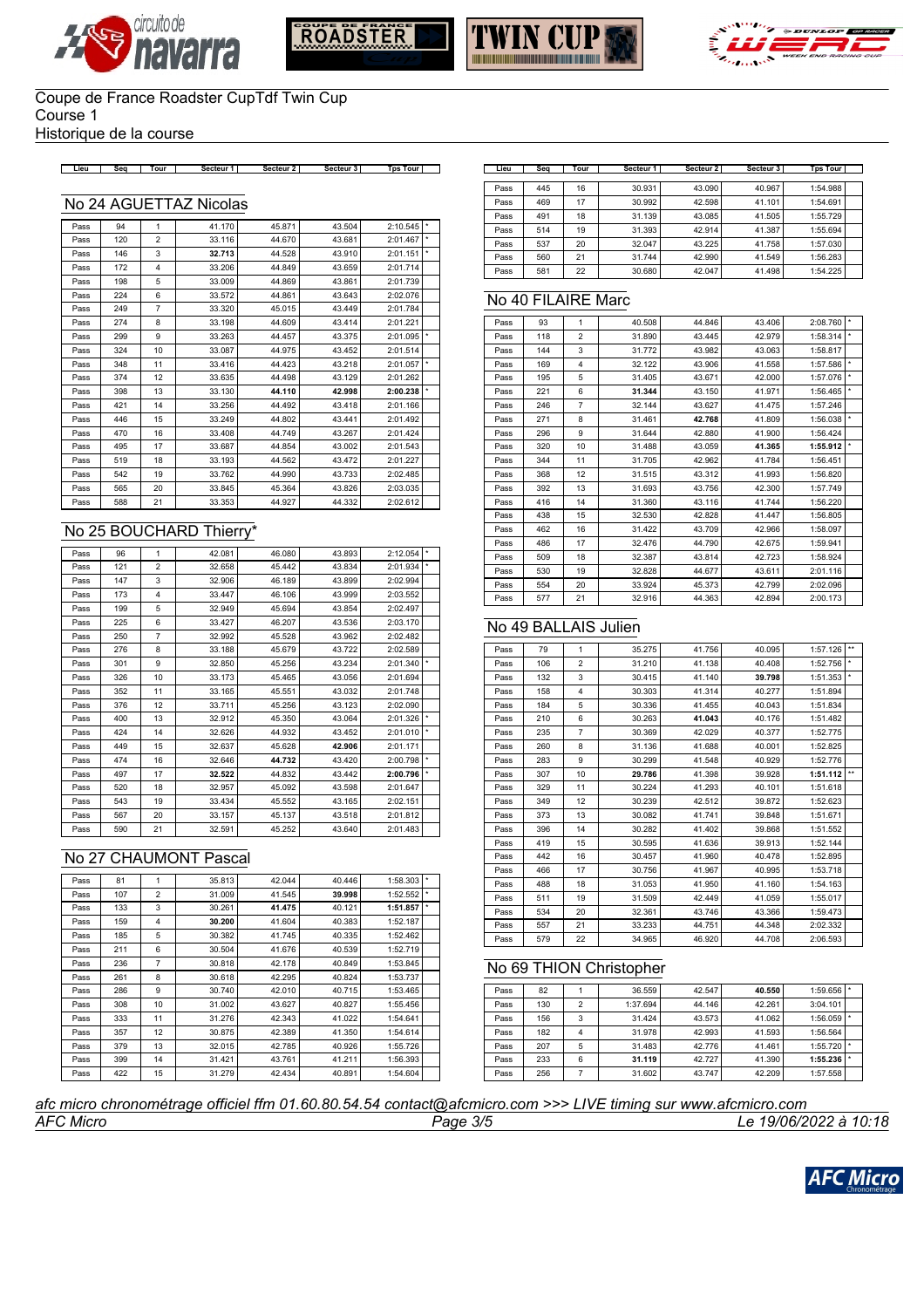







Historique de la course

**Lieu Seq Tour Secteur 1 Secteur 2 Secteur 3 Tps Tour Lieu Seq Tour Secteur 1 Secteur 2 Secteur 3 Tps Tour**

### No 69 THION Christopher

| Pass | 281 | 8  | 31,406   | 43.389 | 42.178 | 1:56.973 |  |
|------|-----|----|----------|--------|--------|----------|--|
| In.  | 316 | 9  | 31.338   | 42.542 |        | 2:53.027 |  |
| Out  | 345 |    |          |        |        |          |  |
| Pass | 369 | 10 | 2:51.531 | 45.069 | 44.325 | 4:20.925 |  |
| Pass | 393 | 11 | 32.771   | 45.983 | 44.541 | 2:03.295 |  |
| Pass | 418 | 12 | 34.361   | 45.667 | 46.217 | 2:06.245 |  |
| Pass | 444 | 13 | 34.420   | 45.916 | 45.166 | 2:05.502 |  |
| Pass | 468 | 14 | 33.096   | 46.516 | 48.091 | 2:07.703 |  |
| Pass | 492 | 15 | 34.020   | 45.851 | 44.572 | 2:04.443 |  |
| Pass | 517 | 16 | 33.248   | 45.684 | 44.689 | 2:03.621 |  |
| Pass | 541 | 17 | 33.166   | 48.139 | 45.191 | 2:06.496 |  |
| Pass | 564 | 18 | 32.783   | 45.580 | 45.587 | 2:03.950 |  |
| Pass | 587 | 19 | 33.158   | 45.496 | 43.623 | 2:02.277 |  |

### No 74 SCHERTENLEIB Cyrille

| Pass | 86  | 1                       | 37.780 | 43.079 | 41.554 | 2:02.413 |         |
|------|-----|-------------------------|--------|--------|--------|----------|---------|
| Pass | 111 | $\overline{2}$          | 31.863 | 43.151 | 41.482 | 1:56.496 |         |
| Pass | 137 | 3                       | 31.517 | 43.363 | 41.763 | 1:56.643 |         |
| Pass | 163 | $\overline{\mathbf{4}}$ | 31.804 | 43.064 | 41.592 | 1:56.460 |         |
| Pass | 189 | 5                       | 31.686 | 42.921 | 42.122 | 1:56.729 |         |
| Pass | 215 | 6                       | 31.843 | 43.272 | 41.466 | 1:56.581 |         |
| Pass | 241 | $\overline{7}$          | 31.856 | 43.311 | 41.646 | 1:56.813 |         |
| Pass | 267 | 8                       | 32.512 | 43.192 | 42.286 | 1:57.990 |         |
| Pass | 291 | 9                       | 31.820 | 43.511 | 42.397 | 1:57.728 |         |
| Pass | 315 | 10                      | 31.880 | 43.091 | 41.769 | 1:56.740 |         |
| Pass | 341 | 11                      | 32.349 | 42.702 | 42.420 | 1:57.471 |         |
| Pass | 366 | 12                      | 32.185 | 43.730 | 41.731 | 1:57.646 |         |
| Pass | 390 | 13                      | 31.883 | 43.197 | 41.870 | 1:56.950 |         |
| Pass | 412 | 14                      | 32.285 | 45.888 | 42.207 | 2:00.380 |         |
| Pass | 436 | 15                      | 31.798 | 42.964 | 41.596 | 1:56.358 | $\star$ |
| Pass | 460 | 16                      | 32.069 | 42.938 | 41.583 | 1:56.590 |         |
| Pass | 484 | 17                      | 31.989 | 43.705 | 41.786 | 1:57.480 |         |
| Pass | 506 | 18                      | 32.424 | 43.247 | 42.132 | 1:57.803 |         |
| Pass | 528 | 19                      | 32.362 | 43.073 | 42.006 | 1:57.441 |         |
| Pass | 551 | 20                      | 32.967 | 44.578 | 42.661 | 2:00.206 |         |
| Pass | 574 | 21                      | 32.701 | 43.552 | 41.271 | 1:57.524 |         |
| Pass | 597 | 22                      | 32.049 | 43.200 | 41.554 | 1:56.803 |         |

### No 76 DELABBEY Franck

| Pass | 99  | 1              | 42.587 | 45.893 | 45.391 | 2:13.871 | *       |
|------|-----|----------------|--------|--------|--------|----------|---------|
| Pass | 125 | $\overline{2}$ | 33.135 | 45.181 | 45.376 | 2:03.692 | $\star$ |
| Pass | 150 | 3              | 32.764 | 44.539 | 44.819 | 2:02.122 | *       |
| Pass | 176 | 4              | 32.714 | 45.418 | 44.904 | 2:03.036 |         |
| Pass | 202 | 5              | 32.813 | 45.199 | 44.639 | 2:02.651 |         |
| Pass | 228 | 6              | 32.728 | 45.076 | 45.072 | 2:02.876 |         |
| Pass | 253 | $\overline{7}$ | 33.077 | 45.770 | 44.061 | 2:02.908 |         |
| Pass | 278 | 8              | 32.635 | 44.878 | 44.085 | 2:01.598 | $\star$ |
| Pass | 303 | 9              | 32.941 | 44.663 | 44.363 | 2:01.967 |         |
| Pass | 328 | 10             | 32.673 | 45.035 | 44.191 | 2:01.899 |         |
| Pass | 354 | 11             | 32.877 | 44.424 | 44.443 | 2:01.744 |         |
| Pass | 378 | 12             | 32.940 | 44.679 | 44.023 | 2:01.642 |         |
| Pass | 403 | 13             | 32.755 | 45.004 | 44.237 | 2:01.996 |         |
| Pass | 429 | 14             | 32.744 | 44.579 | 44.426 | 2:01.749 |         |
| Pass | 454 | 15             | 32.840 | 44.771 | 44.186 | 2:01.797 |         |
| Pass | 477 | 16             | 33.036 | 45.000 | 44.492 | 2:02.528 |         |
| Pass | 500 | 17             | 33.168 | 44.612 | 44.266 | 2:02.046 |         |
| Pass | 523 | 18             | 33.434 | 44.914 | 44.825 | 2:03.173 |         |
| Pass | 547 | 19             | 33.677 | 44.926 | 44.924 | 2:03.527 |         |
| Pass | 572 | 20             | 33.604 | 45.185 | 44.546 | 2:03.335 |         |
| Pass | 595 | 21             | 33.410 | 45.407 | 44.716 | 2:03.533 |         |

#### No 77 GUILLEMIN Cyril\*

| Pass | 88  |                | 39.755 | 44.385 | 42.546 | 2:06.686 |  |
|------|-----|----------------|--------|--------|--------|----------|--|
| Pass | 115 | $\overline{2}$ | 32.422 | 44.230 | 42.567 | 1:59.219 |  |
| Pass | 143 | 3              | 32.052 | 44.469 | 43.363 | 1:59.884 |  |
| Pass | 170 | 4              | 32.113 | 44.799 | 42.469 | 1:59.381 |  |
| Pass | 196 | 5              | 32.287 | 44.303 | 42.642 | 1:59.232 |  |
| Pass | 222 | 6              | 32.382 | 44.796 | 43.152 | 2:00.330 |  |
| Pass | 247 | 7              | 32.286 | 45.049 | 43.544 | 2:00.879 |  |
| Pass | 272 | 8              | 33.258 | 45.296 | 43.671 | 2:02.225 |  |
| Pass | 298 | 9              | 33.393 | 45.064 | 43.807 | 2:02.264 |  |
| In   | 323 | 10             | 33.400 | 46.265 |        | 2:04.434 |  |

#### No 115 CHABAL Marvin

| Pass | 87  | 1              | 39.240 | 43.823 | 41.355 | 2:04.418 |    |
|------|-----|----------------|--------|--------|--------|----------|----|
| Pass | 112 | $\overline{2}$ | 32.086 | 43.462 | 41.345 | 1:56.893 | ÷  |
| Pass | 138 | 3              | 31.547 | 43.644 | 41.108 | 1:56.299 | ×  |
| Pass | 164 | 4              | 31.752 | 43.346 | 41.289 | 1:56.387 |    |
| Pass | 190 | 5              | 31.826 | 43.298 | 41.182 | 1:56.306 |    |
| Pass | 216 | 6              | 31.512 | 43.043 | 41.109 | 1:55.664 | ×  |
| Pass | 242 | $\overline{7}$ | 31.469 | 43.542 | 41.203 | 1:56.214 |    |
| Pass | 266 | 8              | 31.979 | 43.191 | 41.166 | 1:56.336 |    |
| Pass | 290 | 9              | 31.530 | 43.606 | 41.962 | 1:57.098 |    |
| Pass | 314 | 10             | 31.683 | 43.269 | 41.254 | 1:56.206 |    |
| Pass | 339 | 11             | 31.861 | 43.401 | 41.421 | 1:56.683 |    |
| Pass | 363 | 12             | 32.083 | 43.333 | 41.176 | 1:56.592 |    |
| Pass | 385 | 13             | 31.688 | 42.928 | 41.032 | 1:55.648 | ÷. |
| Pass | 409 | 14             | 31.787 | 43.040 | 41.077 | 1:55.904 |    |
| Pass | 433 | 15             | 31.541 | 43.305 | 41.175 | 1:56.021 |    |
| Pass | 457 | 16             | 31.961 | 43.120 | 40.911 | 1:55.992 |    |
| Pass | 480 | 17             | 31.593 | 43.403 | 41.009 | 1:56.005 |    |
| Pass | 502 | 18             | 31.306 | 43.251 | 41.060 | 1:55.617 | ×  |
| Pass | 524 | 19             | 31.082 | 42.672 | 40.504 | 1:54.258 | ×  |
| Pass | 545 | 20             | 32.036 | 42.845 | 41.038 | 1:55.919 |    |
| Pass | 566 | 21             | 31.661 | 43.346 | 42.202 | 1:57.209 |    |
| Pass | 589 | 22             | 31.907 | 43.755 | 41.695 | 1:57.357 |    |
|      |     |                |        |        |        |          |    |

#### No 120 MUSSET Charles

| Pass | 101 | 1              | 42.797 | 46.866 | 45.395 | 2:15.058 | ×       |
|------|-----|----------------|--------|--------|--------|----------|---------|
| Pass | 126 | 2              | 33.274 | 45.044 | 45.070 | 2:03.388 |         |
| Pass | 152 | 3              | 33.435 | 44.977 | 44.191 | 2:02.603 | $\star$ |
| Pass | 178 | 4              | 33.220 | 45.153 | 44.388 | 2:02.761 |         |
| Pass | 203 | 5              | 33.396 | 44.805 | 44.371 | 2:02.572 |         |
| Pass | 229 | 6              | 33.274 | 45.000 | 44.494 | 2:02.768 |         |
| Pass | 254 | $\overline{7}$ | 33.190 | 45.388 | 44.307 | 2:02.885 |         |
| Pass | 279 | 8              | 33.041 | 44.867 | 44.426 | 2:02.334 |         |
| Pass | 304 | 9              | 33.248 | 45.072 | 44.292 | 2:02.612 |         |
| Pass | 331 | 10             | 33.536 | 45.318 | 44.872 | 2:03.726 |         |
| Pass | 356 | 11             | 33.639 | 45.978 | 44.332 | 2:03.949 |         |
| Pass | 381 | 12             | 33.749 | 45.768 | 44.429 | 2:03.946 |         |
| Pass | 408 | 13             | 33.854 | 45.907 | 44.585 | 2:04.346 |         |
| Pass | 432 | 14             | 34.014 | 45.920 | 45.134 | 2:05.068 |         |
| Pass | 456 | 15             | 34.021 | 45.588 | 44.844 | 2:04.453 |         |
| Pass | 483 | 16             | 34.848 | 50.129 | 45.680 | 2:10.657 |         |
| Pass | 508 | 17             | 34.387 | 46.957 | 44.960 | 2:06.304 |         |
| Pass | 531 | 18             | 34.700 | 46.708 | 46.384 | 2:07.792 |         |
| Pass | 555 | 19             | 34.345 | 46.729 | 44.983 | 2:06.057 |         |
| Pass | 578 | 20             | 34.953 | 47.338 | 45.475 | 2:07.766 |         |

## No 123 CLAUS Mickael

| $P$ ass | 95  | 760    | 154<br>46       | 43.057                      | 2.10.071<br>1 U.J |  |
|---------|-----|--------|-----------------|-----------------------------|-------------------|--|
| $P$ ass | 119 | 32.250 | 42 Q76<br>45.97 | 120<br>$\sqrt{2}$<br>72.TJU | $1:58.664$ $*$    |  |

*AFC Micro Page 4/5 Le 19/06/2022 à 10:18 afc micro chronométrage officiel ffm 01.60.80.54.54 contact@afcmicro.com >>> LIVE timing sur www.afcmicro.com*